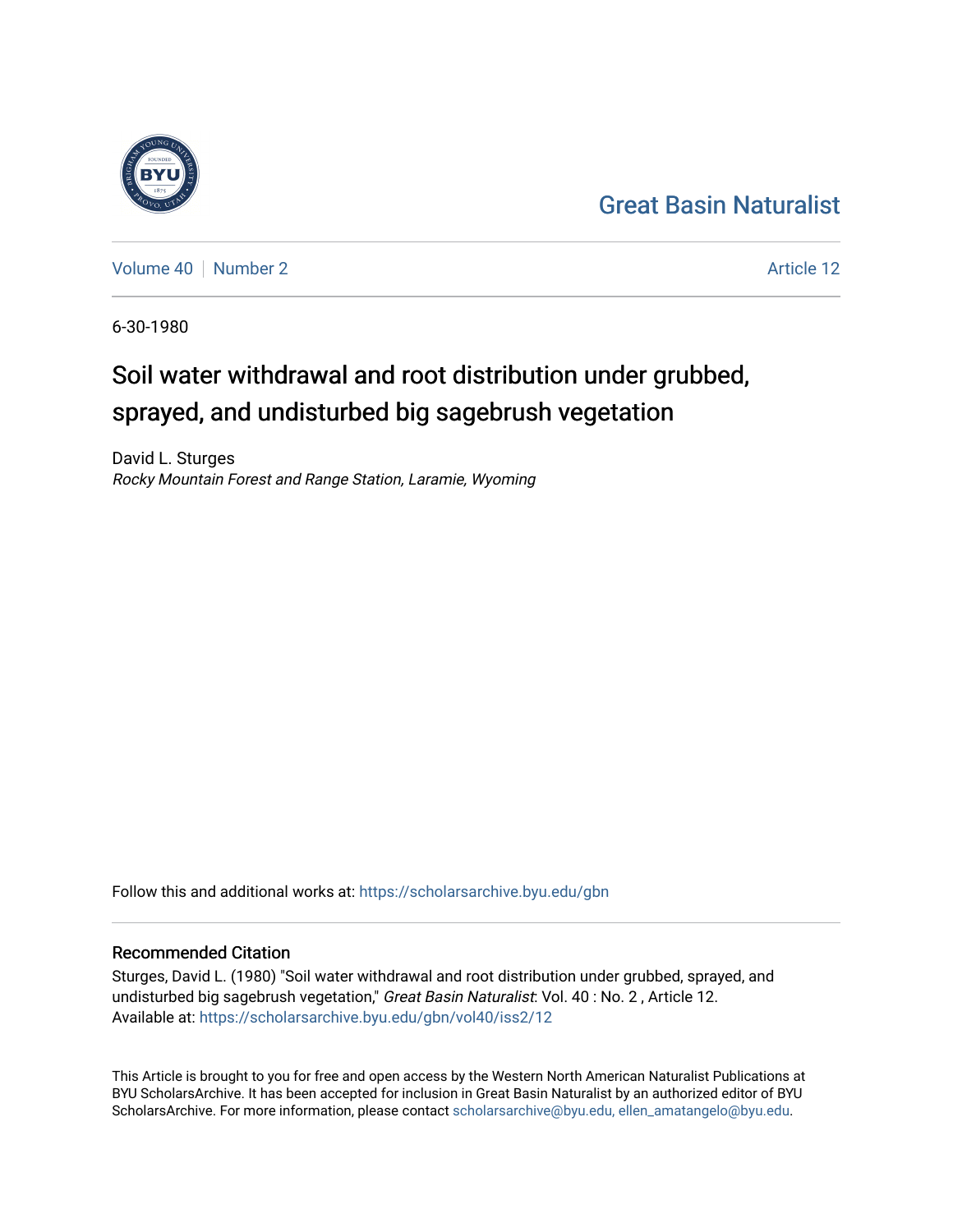## SOIL WATER WITHDRAWAL AND ROOT DISTRIBUTION UNDER GRUBBED, SPRAYED, AND UNDISTURBED BIG SAGEBRUSH VEGETATION

## David L. Sturges

Abstract.— Seasonal depletion by vegetation where sagebrush was selectively removed by grubbing and where sagebrush was sprayed with 2,4-D was 33 and 12 percent less, respectively, than that for undisturbed big sagebrush vegetation in the surface 122 cm of soil. Differences were located primarily below 61 cm in vegetation grubbed the previous fall and below <sup>91</sup> cm in vegetation sprayed three years previously. Total root weights under gnibbed and sprayed vegetation were 29 and 16 percent less, respectively, than for unclisturbed big sagebrush vegetation. Total herbaceous production by grubbed and sprayed vegetation was 69 and 43 percent less, respectiveh, than production by undisturbed vegetation.

Big sagebrush [Artemisia tridentata) is commonly controlled with herbicides, mechanical methods, or fire to increase livestock forage production. Phenoxy herbicides such as 2,4-D damage forbs as well as sagebrush, so that the net effect of spraying is to favor grass productivity.<sup>2</sup> Burning or mechanical sagebrush control techniques, however, do not selectively favor grasses. Herbaceous pro duction commonly doubles or triples bv the second or third year after sagebrush removal.

The shift from a shrub to a herbaceousdominated vegetation produces other ecologic and hydrologic changes. This studv was made to quantify differences in the soil water regime and in root biomass between undis turbed big sagebnish vegetation and (a) her baceous vegetation three years after spraying with 2,4-D and (b) herbaceous vegetation from which only big sagebnish was removed by mechanical means the previous fall. Infor mation about herbaceous productivity was also collected.

## LITERATURE REVIEW

Ghanges in the soil water regime after sagebrush control are strongly influenced by rooting characteristics of sagebrush and herbaceous species. Roots of basin big sagebnish  $(A. t. sub. tridentata)$  and mountain big sagebrush (A. t. vaseyana) commonly extend about <sup>2</sup> m deep and have <sup>a</sup> maximum lateral spread from the trunk of 1.5 m (Goodwin 1956, Cook and Lewis 1963, Tabler 1964, Hull and Klomp 1974, Sturges and Trlica 1978). Most roots are in surface soil where maximum spread occurs. About 60 percent of total root length (Tabler 1964) and 85 per cent of total root system weight were present in the surface 61 cm of soil, with only about <sup>4</sup> percent in soil below 91 cm (Sturges and Trlica 1978).

The principal soil water reservoir utilized by isolated mountain big sagebnish plants ex tended 0.9 m laterally from the trunks and 0.9 m deep (Sturges 1977b). The plants utilized water from surface soil adjacent to the trunk early in the growing season, but use zones shifted outward and downward later in the summer as water adjacent to the trunk was depleted. Appreciable water uptake was detectable until early in August.

Tabler (1968) and Sturges (1977a) found that seasonal soil water withdrawal was re duced after spraying sagebnish vegetation

Rocky Mountain Forest and Range Experiment Station, Laramie, Wyoming \$2070. Central headquarters is at Fort Collins in conperation with Colorado State University; research reported here was conducted at the station's Research Work Unit at Laramie, in cooperation with the University of Wyoming. Portions of the research were supported by the Bureau of Land Management, U.S. Department of the Interior.

This article reports research involving pesticides. It neither contains recommendations for their use nor implies that the uses discussed here have been registered. All uses of pesticides must he registered by appropriate state and/or federal agencies before they can be recommended. Use all pesticides selectively and carefullv, read and follow the directions on the label.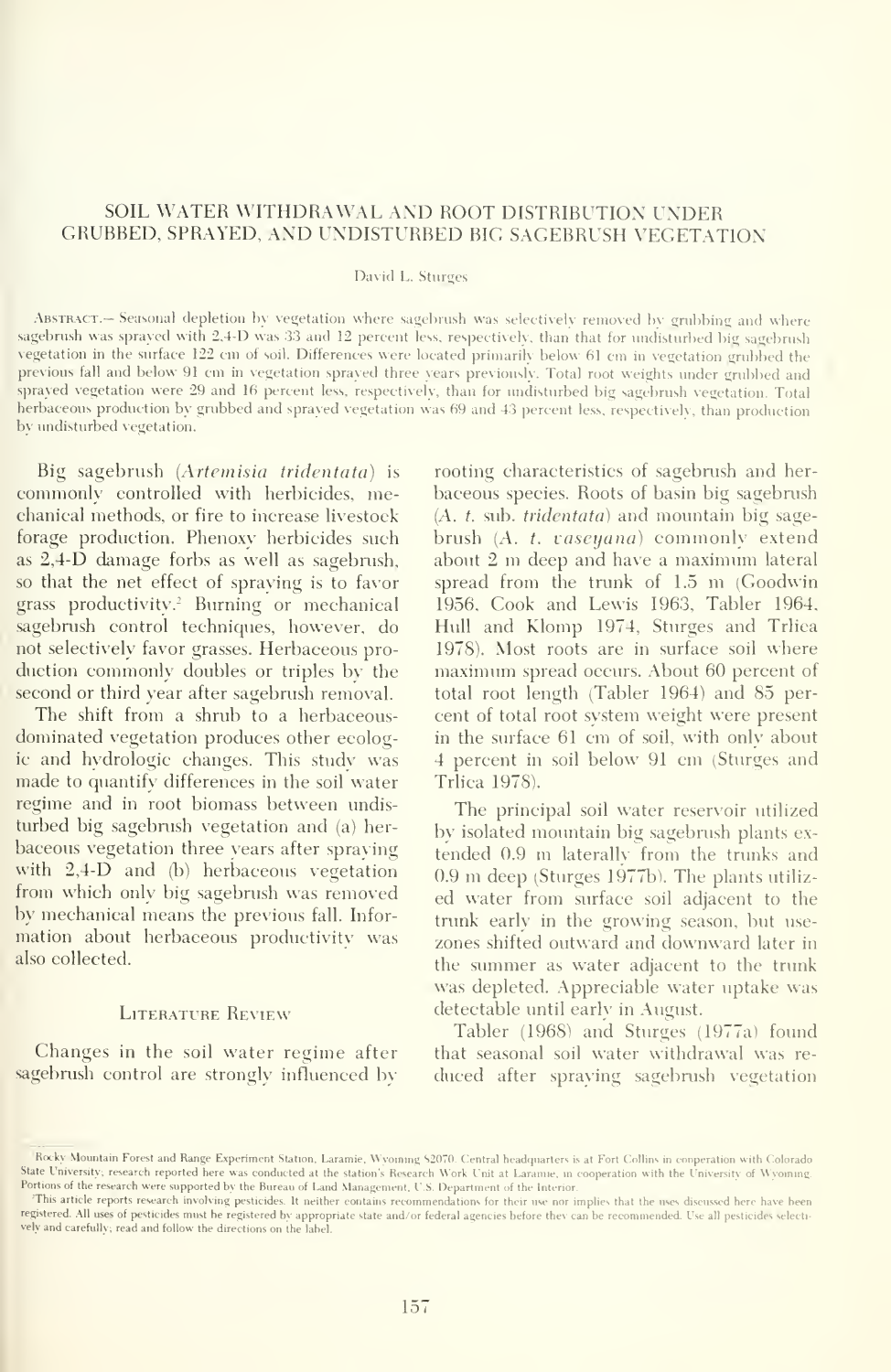with 2.4-D on sites with deep soils that were fully recharged by snowmelt. This reduction was located almost entirely below 91 cm as depletion of surface soil water by sprayed vegetation sometimes exceeded depletion by untreated vegetation. Water depletion in sur treatment as herbaceous vegetation responded to release from sagebrush competition. Other studies also detected an increasing moisture draft from surface soil with time (Hyder and Sneva 1956, Cook and Lewis 1963, Shown et al. 1972).

Herbaceous production was measured in most soil moisture studies. Grass production doubled the year after spraying mountain big sagebrush and was 2.6 times higher than untreated vegetation three years after treat ment (Sturges 1977a). Shown et al. (1972) found that usable forage production in creased 300 percent compared to pre treatment conditions once a planted grass stand became established. Hyder and Sneva (1956) found the increase in grass production to be the same whether big sagebrush was controlled by spraying or by grubbing. Total herbaceous production increased the most where sagebrush was grubbed, because forbs were damaged by the spray.

## STUDY AREA

The study was performed at the Stratton Sagebnish Hydrology Study area 29 km west of Saratoga in south-central Wyoming. The experimental site is at an elevation of 2,225 m and lies on a north-facing slope in a moderate snow catchment zone. Annual precipitation is about 500 mm, with two-thirds of the total falling as snow. Precipitation be tween <sup>1</sup> June and <sup>30</sup> September averages <sup>114</sup> mm. Sufficient snow usually accumulates to completely recharge the soil mantle. Soils de veloped in place from sandstone and belong to the Argic Cryoboroll great soil subgroup. A dense stand of mountain big sagebrush, underlain by <sup>a</sup> productive understory of bunch grasses-primarily Idaho fescue (Festuca idahoensis), bluegrass (Poa spp.) and needlegrasses {Stipa spp.)-was present before study initiation. The site had been grazed by sheep, but no grazing occurred during the study.

## **METHODS**

face soil increased the first few years after sagebrush (Sturges 1977a). One experimental<br>treatment as berbaceous vegetation respond- unit within each block was sprayed with  $2,4$ -Work began in 1968 with <sup>a</sup> study that uti lized 14 0.4-ha experimental units arranged in seven blocks to determine how the soil water regime would be affected by spraying big sagebnish (Sturges 1977a). One experimental D in 1970; the other unit remained untreated. Experimental units from three of the seven blocks were used in the current study. In October 1972, smaller plots <sup>23</sup> m long and <sup>10</sup> m wide were established on either side of the common border between sprayed and un sprayed vegetation (Fig. 1). These plots were used to obtain soil cores and to create the grubbed sagebrush vegetative condition. Sagebrush was grubbed from four circular areas 6.1 m in diameter by cutting plants at or slightly below the ground surface. Grubbing was done in the fall of 1972, when vegetation was dormant, thereby minimizing damage to residual herbaceous vegetation and insuring that herbaceous vegetation would be as comparable as possible to that within the undisturbed sagebrush stand when study measurements began the following spring.

## Soil Water Measurements

Soil water content was measured with a neutron-scattering soil moisture meter at four randomly located access tubes on each exper imental unit. Access tubes within grubbed vegetation were installed at the center of each cleared circle in October 1972. If one assumes that big sagebrush has a maximum lateral root spread of 1.5 m, these tubes were surrounded by a volume of soil at least 1.5 m in radius devoid of live sagebrush roots.

Moisture measurements began 31 May 1973 upon completion of snowmelt and con tinued at biweekly intervals until 19 September 1973, when vegetation was dormant. Measurements were taken at eight depths: 15, 30, 46, 61, 76, 91, 107, and 122 cm. The manufacturer-supplied calibration curve re lating field neutron count (expressed as a per centage of shield count) to volume moisture content was applied to all data except that collected at 15 cm. Here, a correction was made for escape of neutrons into the atmo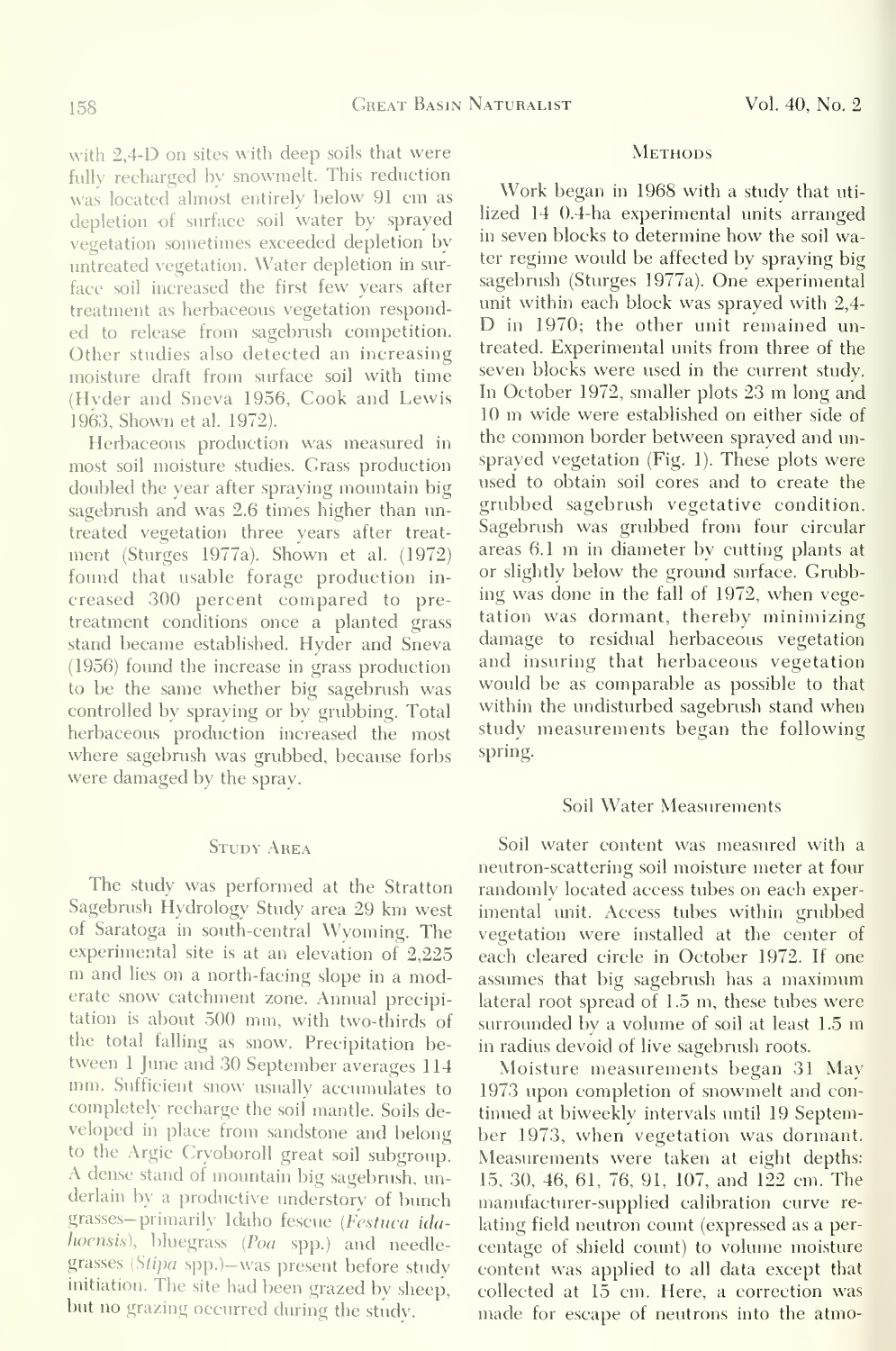sphere using a polyethylene shield technique similar to Pierpoint's (1966).

## Root Weights

Soil cores for sampling root weight were obtained at four random locations within the small plots that straddled the common border between sprayed and undisturbed sagebrush vegetation. The cores were collected in September following the final soil water measurement (Fig. 2). Each core was 7.6 cm in diameter and 122 cm long. The cores were collected in 15-cm increments using the de vice described by Brown and Thilenius (1977). Each sample site in grubbed vegetation was located within  $2.4 \text{ m}$  of an access tube, <sup>a</sup> minimum of 0.6 m from the surrounding sagebrush cover. Soil cores were placed in plastic bags and frozen on the day of collection. After thawing, core segments were individually washed in a core-washing machine (Brown and Thilenius 1976) to isolate root matter from soil. Roots were oven dried for 24 hours at 70 C and weighed on an analytical balance. It was not possible to dis tinguish between live and dead roots, but woody sagebrush roots from cores taken within grubbed vegetation were discarded before samples were weighed.

## Herbaceous Production

Above-ground herbaceous productivity was measured by clipping 12 randomly lo cated plots within each experimental unit as grasses matured in mid-July. In grubbed vegetation, three production plots were placed



Fig. 1. The experimental design for one block showing the 0.4-ha experimental units of undisturbed and sprayed sagebrush vegetation and smaller plots where sagebrush was grubbed. Soil moisture data, soil cores, and herbaceous productivity information for the grubbed treatment were obtained on the small plot.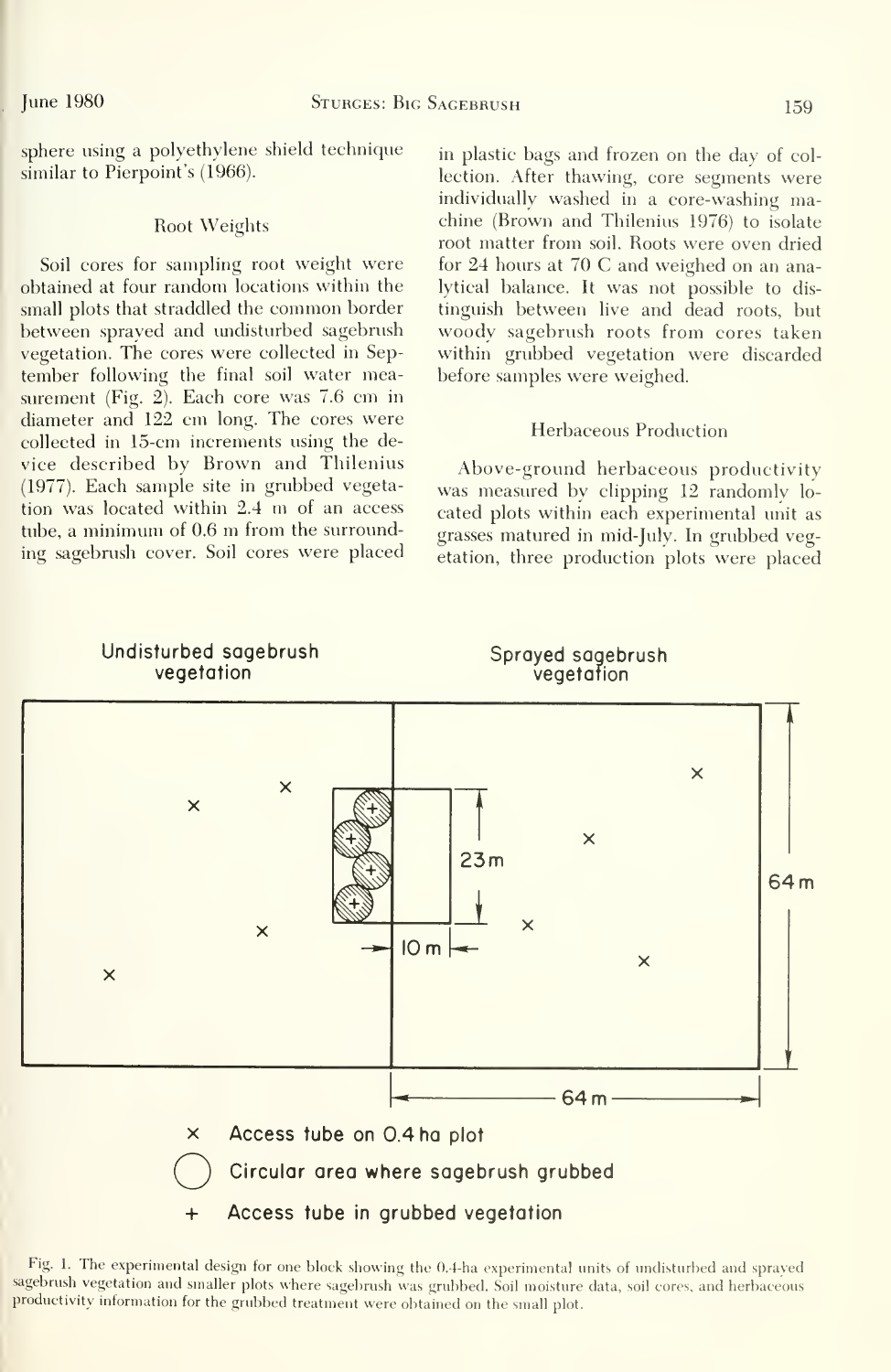at random within 2.4 m of access tubes. Vegetation was harvested to <sup>a</sup> <sup>1</sup> cm stubble height from plots 30.5 cm wide and <sup>61</sup> cm long. Vegetative matter was separated into grass, forb, or sagebnish components and placed in paper bags when harvested. Only leaves and herbaceous stem material were in cluded with sagebnish herbage. Vegetation samples were subsequently dried at 105 C for 24 hours and weighed.

Selected big sagebrush and productivity characteristics were measvired in 1969 on the 0.4-ha experimental units, the year before spraying (Table 1). No statistically significant differences before treatment were present. Big sagebrush contributed 76 percent of aboveground herbaceous production while grasses contributed 20 percent and forbs 4 percent. About one-third of the area was covered by the live, leafy portion of the sage brush canopy. Sagebrush plants had an average height of 34 cm and an average crown area of 7 dm<sup>2</sup>.

## Statistical Analysis

Soil water withdrawal and root weight dif ferences among the three vegetative conditions were tested for statistical significance by variance analysis utilizing a split-plot design. Experimental units (whole units) were arranged in three randomized 'blocks, and the eight measurement depths served as subunits. Analyses were based on average plot values determined from the four replicated measurements on the plot. Variables analyzed were the change in soil water content between successive sampling dates, the seasonal change in soil water content, and root weight. Herbaceous productivity data were analyzed with a randomized block design.

## **RESULTS**

## Soil Water Depletion

Soil under undisturbed and sprayed vegetation was completely recharged by snowmelt on the first measurement date, but only to 61 cm under grubbed vegetation (Fig. 3). At the end of summer, water content in the surface 46 cm of soil was similar for all treatments. pler driven into the soil to a 122-cm depth by 15-cm in-Below 46 cm, progressively more water re-

mained in soil under grubbed vegetation compared to undisturbed sagebnish vegetation, but appreciable differences between sprayed and undisturbed vegetation were present only below 91 cm.

Seasonal water withdrawal by undisturbed, sprayed, and grubbed vegetation was 24.3, 21.4, and 16.2 cm of water, respectively, in the surface 122 cm of soil. These differences

TABLE 1. Characteristics of vegetation on plots assigned to sprav and undisturbed treatments in 1969, one vear before 2,4-D was applied.

| <b>SAGEBRUSH</b>                       | <b>UNDISTURBED</b> | <b>SPRAYED</b> |
|----------------------------------------|--------------------|----------------|
| Height (cm)                            | $30^{\circ}$       | 37             |
| Canopy area (dm <sup>2</sup> )         | 6                  | 8              |
| Canopy intercept $($ <sup>0</sup> $6)$ | 31                 | 32             |
| Density (number/ha)                    | 57,000             | 52,000         |
| HERBACEOUS PRODUCTION (KG/HA)          |                    |                |
| Sagebrush                              | 926                | 1095           |
| Grass                                  | 249                | 290            |
| Forb                                   | 53                 | 60             |
| Total                                  | 1228               | 1445           |

\*Differences between treatment means were not significant for any measurement parameter at the 0.05 level of probability.



Fig. 2. Root samples were obtained using a core samcrements.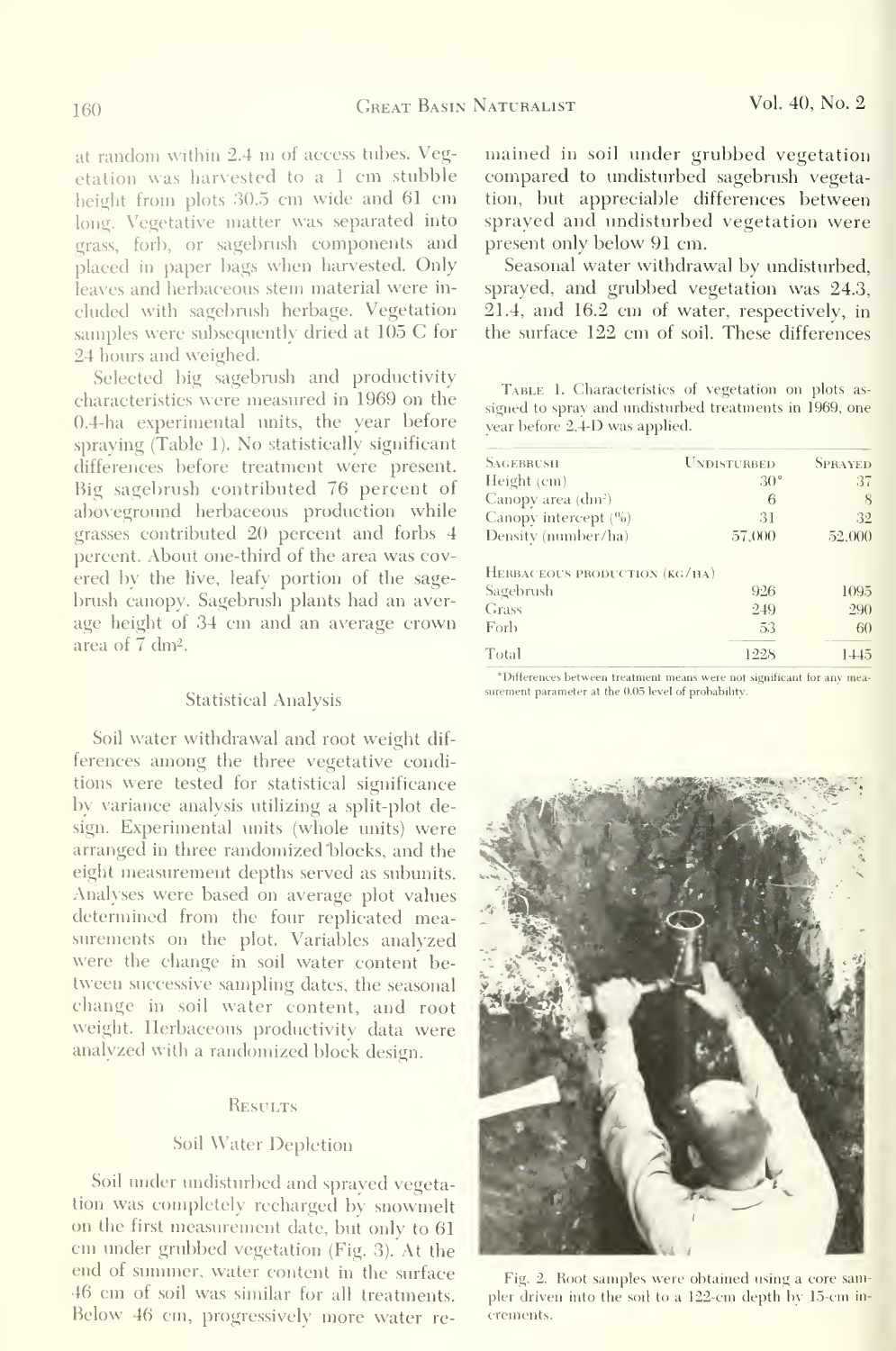were significant at the 0.01 probability level. Treatment differences did not accrue uni formly through the soil mantle, but were concentrated at deeper soil depths (Fig. 4). Be tween 91 and 122 cm, depletion by grubbed and sprayed vegetation was 31 and 66 per cent, respectively, of depletion by undisturbed sagebrush vegetation.

Treatment soil water withdrawal differ-

ences between consecutive measurement dates were significant ( $p \leq 0.05$ ) only between 25 June and 10 July. The treatment <sup>x</sup> depth interaction term was significant during five of the eight measurement intervals, though, indicating that the three vegetative conditions were utilizing water differently from within the soil. For example, most of the dif ference in depletion below 91 cm between



Fig. 3. Daily precipitation and soil water content in the surface 122 cm of soil for undisturbed, sprayed, and grubbed sagebrush vegetation in the 1973 growing season.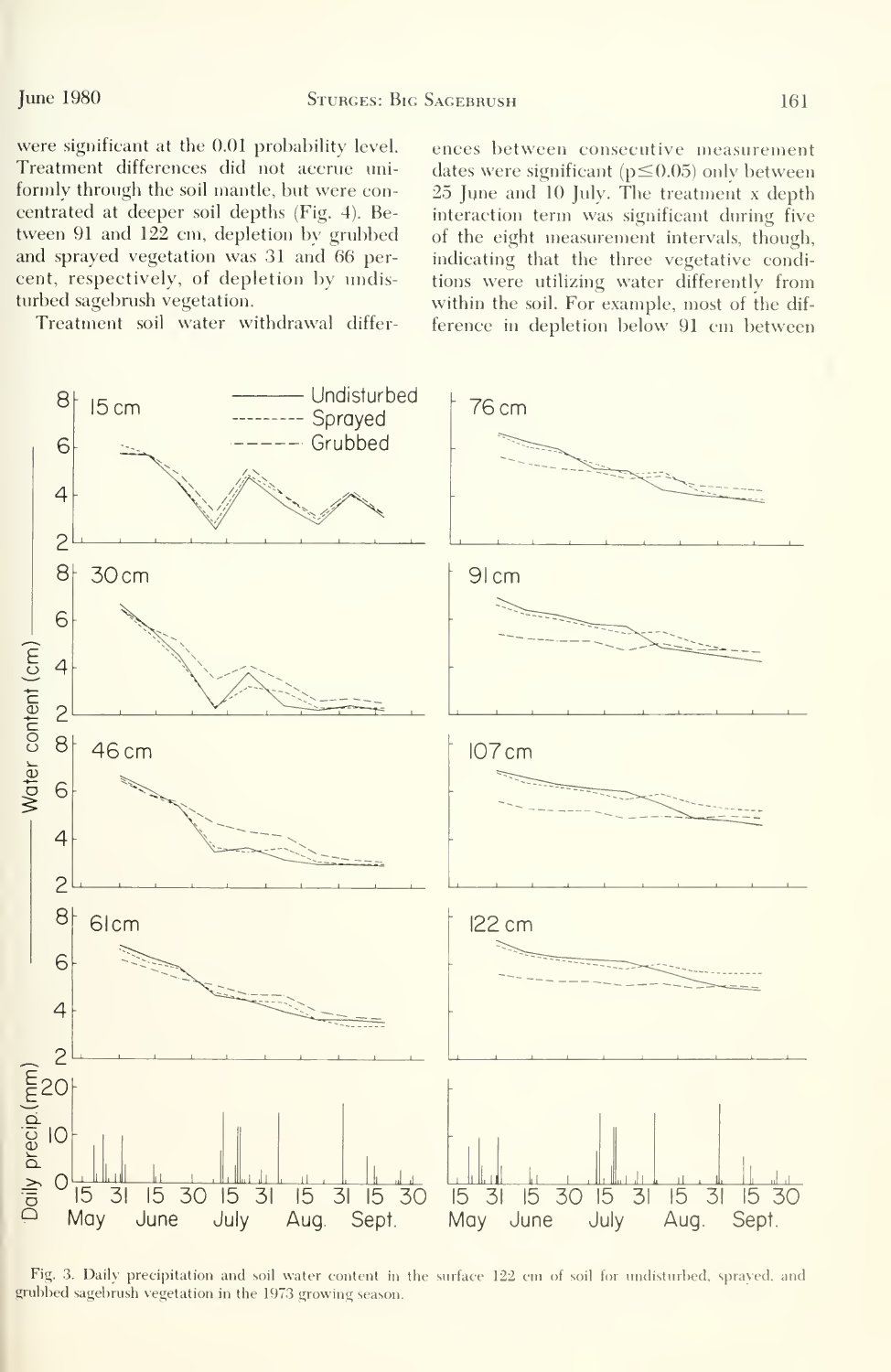sprayed and undisturbed vegetation devel oped after 25 July. Sagebrush remained physiologically active through the summer and flowered about <sup>1</sup> September, so that appreciable water usage continued all summer. Most grass and forb species had matured and set seed by early August, thus reducing the need for water by grubbed and sprayed vegetation.

## Root Weights

The average weight of roots obtained from soil cores extending 122 cm deep was 12.2, 10.2, and 8.7 g under undisturbed, sprayed, and grubbed vegetation, respectively. Neither the treatment, nor the depth x treatment interaction term was statistically significant. Varying quantities of dead but undecayed root matter and other organic debris were in cluded with sample material and could not be separated from live roots. Inclusion of ex traneous matter probably accounted, in part, for the low statistical sensitivity of root measurements.

Most of the weight of roots was located in surface soil (Fig. 4). Material from the surface 15 cm of soil ranged from 36 percent of total root weight in undisturbed sagebrush vegetation to 54 percent of total root weight in sprayed vegetation. Conversely, only <sup>1</sup> to 2 percent of root weight for each treatment came from the deepest sampling depth.

## Herbaceous Production

Herbaceous production of undisturbed sagebrush vegetation was about a third greater in 1973 than in 1969, but composition of vegetation was similar both years. Treatment differences within sagebrush, grass, and total production herbage classes were highly sig nificant (Table 2). The response by sprayed vegetation the third year after treatment was typical to that reported from other locations. Grass production was 2.6 times greater than production in imdisturbed sagebmsh vegetation, but forb production was still depressed below pretreatment levels. Total herbaceous production by sprayed vegetation was only 57 percent as large as production by undisturbed sagebrush vegetation, the increase in grass production not compensating for loss of sagebrush.

Grass production increased 27 percent where sagebrush was grubbed the previous fall, but the increase was not statistically sig nificant (Table 2). Total production was 31 percent as high as that by undisturbed vegetation because of the loss of sagebrush.

## Discussion and Conclusions

This study indicates the soil water regime in the surface 91 cm of soil is unaffected by sagebrush control once herbaceous vegetation responds to release from sagebrush competition. However, below 91 cm, substantial reductions in seasonal withdrawal can occur as reported by Tabler (1968) and Sturges (1977a). The overall reduction in soil water depletion caused by grubbing sagebrush compares closely with that detected on the same 0.4-ha experimental units in 1970 when sage brush was sprayed. Grubbing decreased seasonal water withdrawal 33 percent in this study, and spraying reduced withdrawal from the surface 137 cm of soil 37 percent (from the spray date on 22 June through 30 September). The year after spraying, a 17 per cent difference in seasonal withdrawal was observed with grass production doubling in response to sagebrush removal.

Reductions in moisture withdrawal are re lated to decreased aboveground herbaceous productivity of treated vegetation. Productivity in grubbed and sprayed vegetation was 31 and 57 percent as large, respectively, as that of undisturbed vegetation. Development of vegetation in years immediately following sagebrush control also influenced water withdrawal patterns. Seasonal depletion under grubbed vegetation was less than that of undisturbed sagebrush vegetation at all depths, but appreciable differences existed only be-

TABLE 2. Aboveground herbaceous production (kg/ha) by undisturbed, sprayed, and grubbed vegetation in 1973.

| Treatment Sagebrush |                        | Grass            | Forb            | Total            |
|---------------------|------------------------|------------------|-----------------|------------------|
| Undisturbed         | $^{\circ}1201^{\circ}$ | .347a            | $Sf^a$          | $1634^a$         |
| Sprayed             | 1þ                     | 918 <sup>b</sup> | ıф              | 935 <sup>b</sup> |
| Grubbed             | ൻ                      | 44.2a            | 67 <sup>a</sup> | 5099             |

"Treatment means having different letters within a column are significantly different at the 0.05 level of probability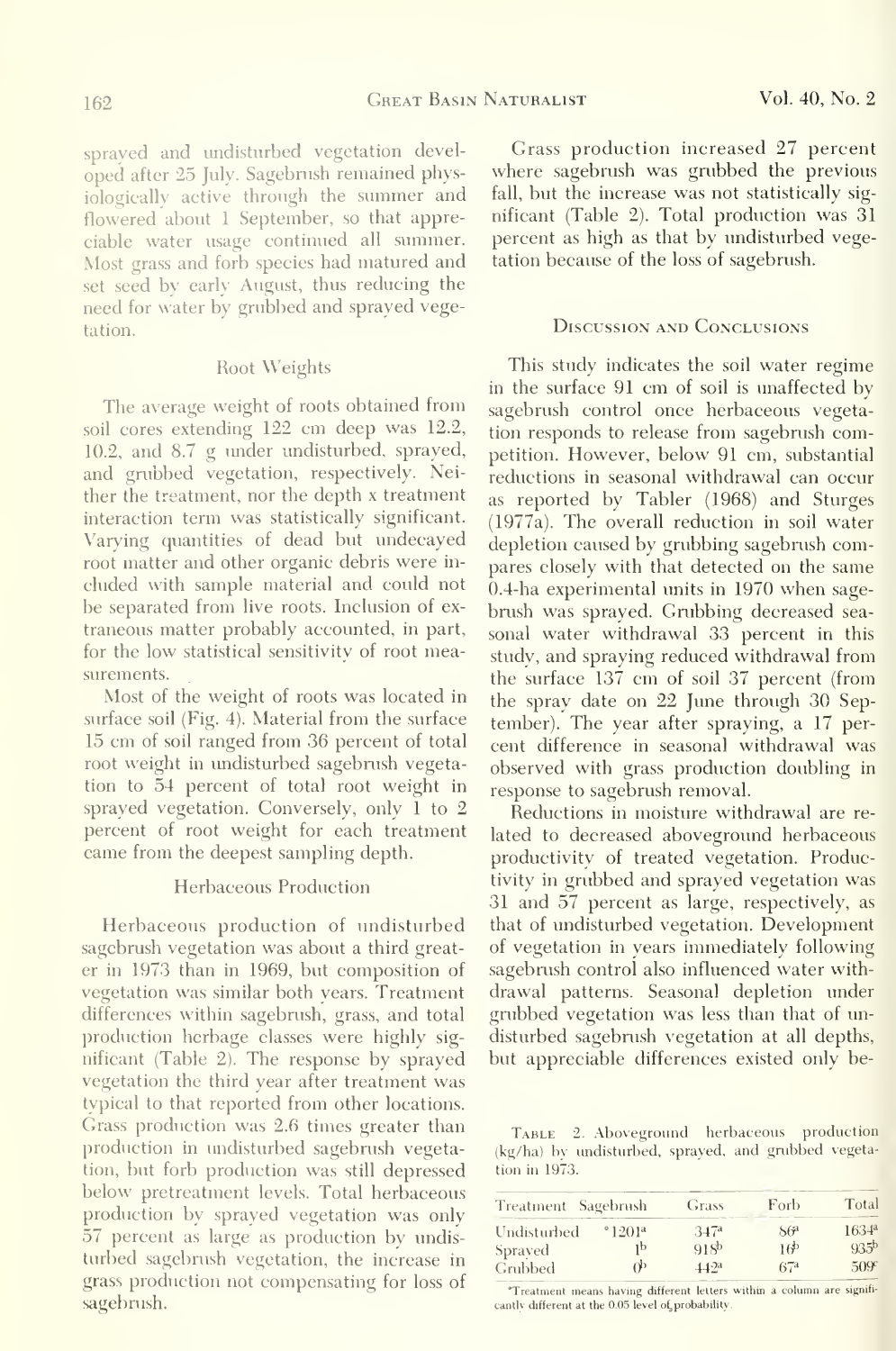

Fig. 4. Seasonal water depletion and weight of roots in soil cores 7.6 cm in diameter and 122 cm long under undisturbed, sprayed, and grubbed sagebrush vegetation.